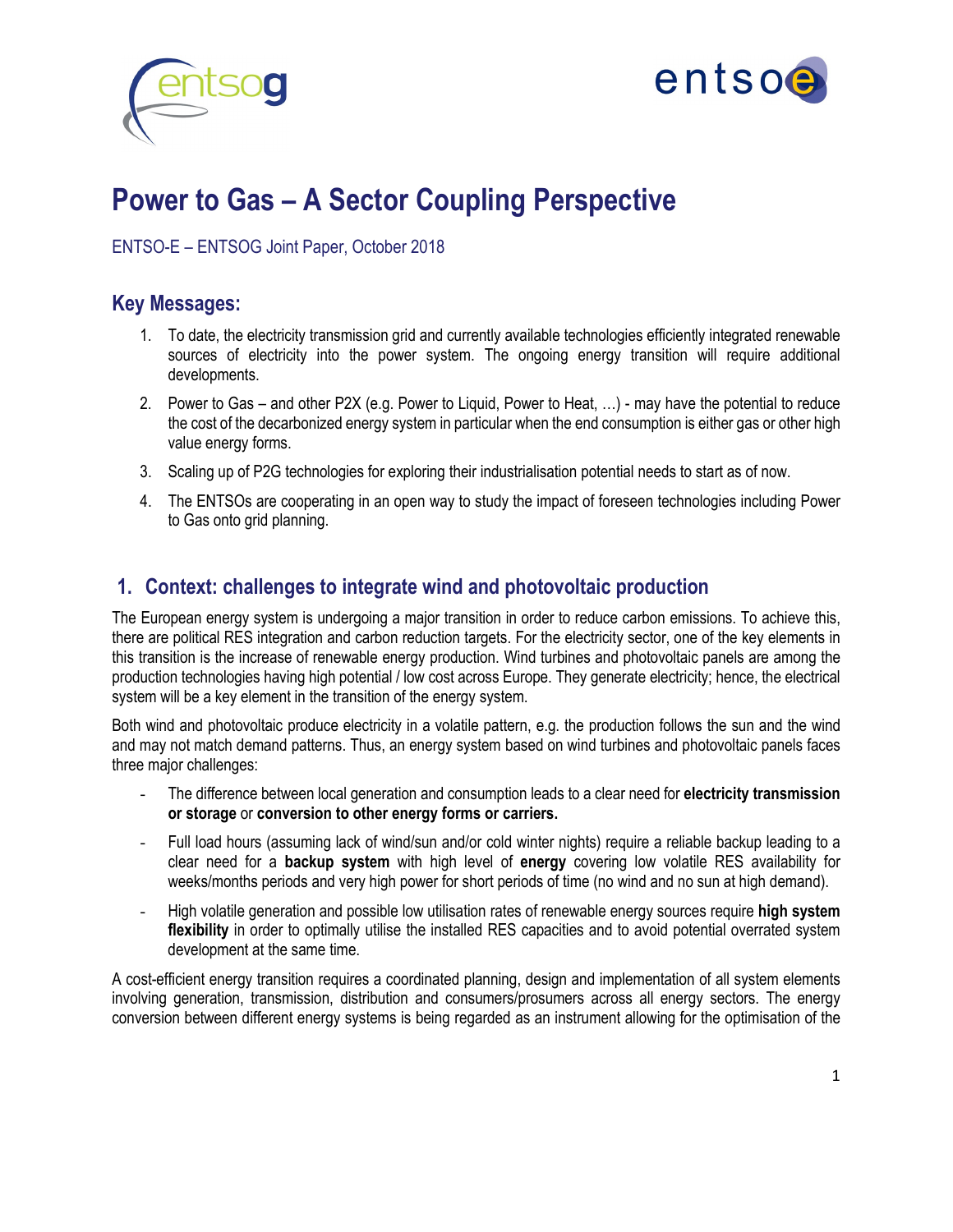



overall system. On one side, each conversion leads to efficiency loss. On the other side, it creates value taking into account the existing end user technologies and improved RES integration.

# **2. Ways to perform this system Integration**

There are several complementary ways of **integrating wind and photovoltaic** production into the overall energy system:

- Integration using the power grid. As local production usually differs from the local consumption, the energy has to be brought into the load centres. In addition, there are geographical differences across Europe in both consumption and production patterns. It is possible to obtain a higher utilisation of the renewables, by transporting the power to the area with needs for electricity. However, this requires reinforcement of the power grid.
- Integration converting power to gas. The output can be used directly as hydrogen or be blended into the gas flows or after a further conversion step as synthetic methane. This could be used as:
	- $\circ$  Raw material in the chemical industry.
	- o Final energy for heating, road and maritime transport, industrial processes, …
	- o Further conversion to other high value energy carriers (e.g. ammonia).
	- o Electricity generation.

In the case of electricity generation, the integration will use two step conversions, i.e. convert power to gas and then back again from gas to power. However, current technology generates considerable loss of energy due to the two conversion steps.

P2G/P2X has the potential to become a seasonal storage system in addition to the hydro-power storage systems with large energy capacity. Seasonal storage is important as studies have shown that a high level of renewable generation based mainly on solar and wind generation can only be achieved together with seasonal storage systems.

- Electrical power storage (short term storage). Power storage is considered with limitations for large energy volumes but may be a feasible solution to obtain stability in the power system, for peaks (i.e. minutes and hour imbalances) up to daily imbalances.
- Power to thermal storage. Thermal storage can be very flexible in terms of power usage and may be efficient up to mid-term time frame.

# **3. Focus on Power to Gas**

The concept of making renewable energy available to customers with a P2G technology looks very promising due to advantages stated below. In simple words the P2G electrolyser could be operated similar to a **transformer** between the electricity and the gas system which injects gas into the gas system. The advantages based of producing synthetic gases like Hydrogen and possibly synthetic Methane are: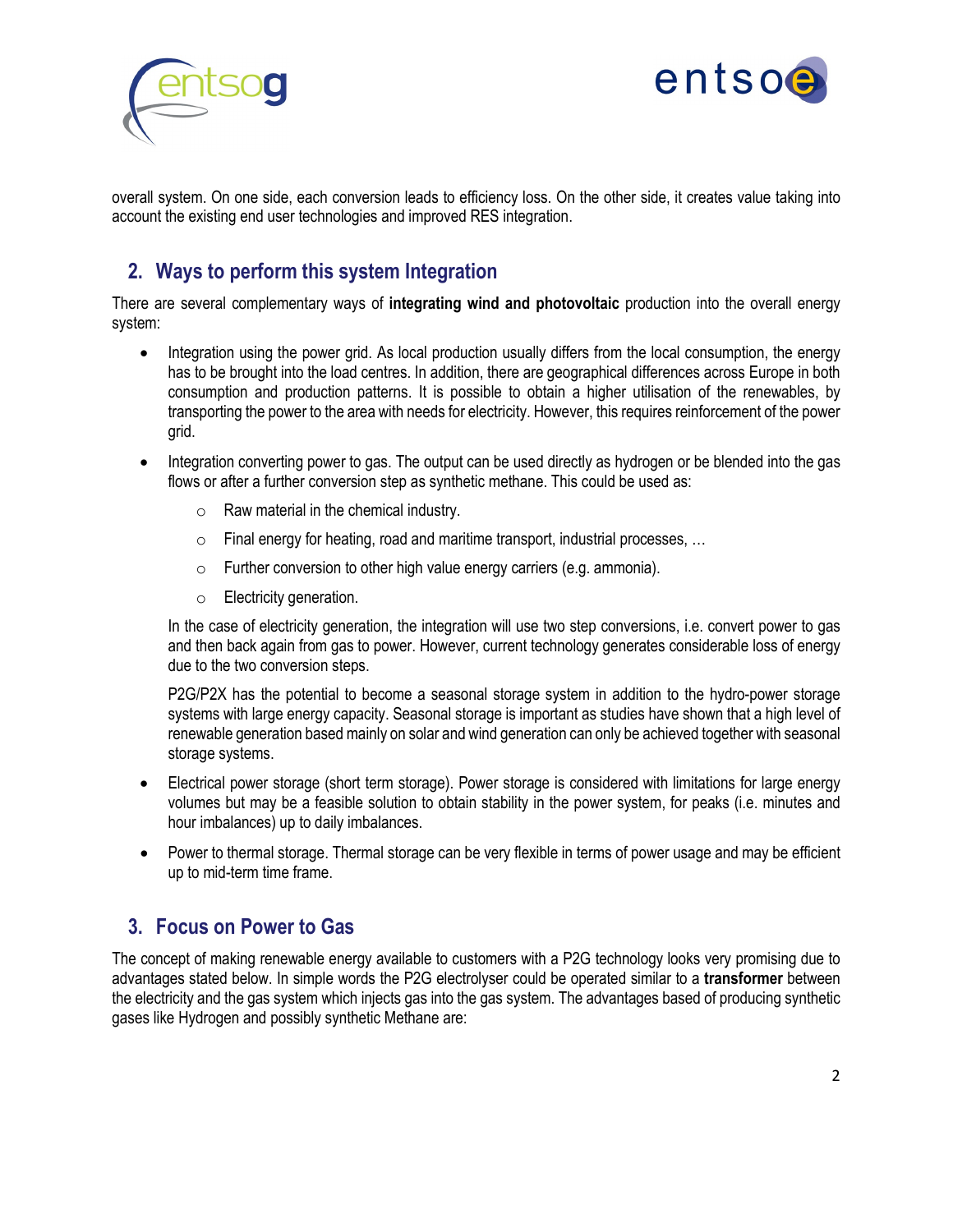



- Some technologies to produce gases are extremely flexible and are therefore suitable for the variable electric infeed.
- The state-of-the-art efficiency for such conversion process is already high with a potential to increase further.
- This approach will provide seasonal flexibility and storage, building on existing gas network and underground storage. Already today the gas system offers over 1100 TWh of underground storage capacity. Existing gas Infrastructure – after technical adaption – can be used for long-term energy storage and transportation.
- Synthetic gases can be used for industrial processes and heating and thus help to decarbonise other sectors.

However, some significant challenges have to be addressed and overcome:

- As of today, only small P2G plants are in operation (up to 10 MW) and accordingly, the production of synthetic gases is currently expensive. However, costs reductions could be expected when learning curve effects materialize. This is necessary in order to have much higher installed capacity in the GW region available by 2030.
- Electrolysis manufacturing capacity needs to develop for the upscaling challenges.
- The production costs of synthetic gases are mainly determined by capital costs and thus high utilisation rates reduce the costs per kWh; in addition, cost reductions are expected due to up-scaling and learning effects.
- Given that the current framework of regulations, market incentives, tariffs, etc. has not taken into account the opportunity of P2G, seasonal storage and other technologies, there is a need for further development and existing hurdles have to be addressed to make it possible.

# **4. First Assessment of Power to Gas**

The electricity system and the gas system could be considered as complementary to each other:

- The electric system allows the production of large quantities of renewable energy, but it has limitations to provide long term electric storage.
- On the other hand, the gas system's ability to store large quantities of renewable energy is very high.
- The electric system is a fast, real time system and as such, it is featured with limited long-term flexibility, whereas the gas system is flexible also long-term and can provide its flexibility to the electric system.

The continuously growing penetration of the renewables increases the need for electricity ancillary services to cope with the large amount of volatile energy and thus has a significant impact on the technical and financial aspects of the electricity system operation. Thus, from a **system perspective** a coupling of electricity and gas will result in a more stable overall system as a whole. In addition, the societal costs of the combined sectors could eventually decrease because:

- the complementary characteristics of the two sectors support each other so that RES can be integrated more efficiently,
- existing infrastructure which will require some adaptations could potentially be used (e.g. gas grid and gas storage),